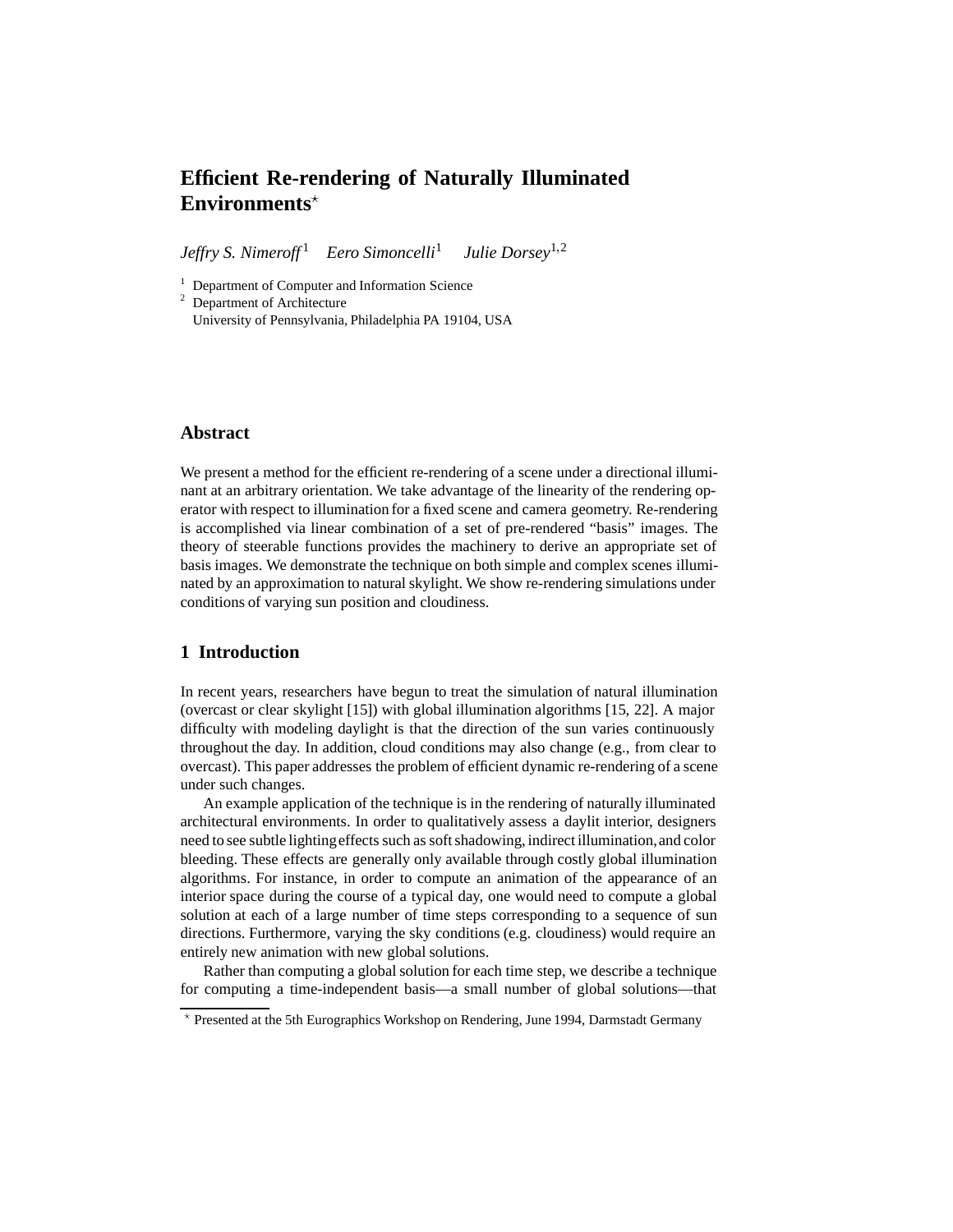suffice to simulate the entire animation. The theory of steerable functions provides the means to construct the basis images (one per solution) needed for rendering via linear combination.

## **2 Linearity of Rendering**

For our formulation, the rendering operator R takes an illumination description  $L(\hat{u})$ (the illuminant intensity as a function of illumination direction  $\hat{u}$ ), a scene and camera geometry  $G$ , and yields an image  $I$ :

$$
R(L(\hat{\mathbf{u}}), G) \to I . \tag{1}
$$

Since the geometry  $G$  is fixed, an individual rendering operator can be thought of as existing for each chosen geometry. We denote this operator as:

$$
R_G(L(\hat{\mathbf{u}})) \to I \tag{2}
$$

If one is willing to discount physical and quantum optics and work with static scene geometries, the rendering operation is linear with respect to the illumination [11, 8, 4] operator. More specifically, rendering obeys the rules of *superposition*:

- **–** the image resulting from an additive combination of two illuminants is just the *sum* of the images resulting from each of the illuminants independently,
- multiplying the intensity of the illumination sources by a factor  $\alpha$  results in a rendered image that is multiplied by the same factor.

What is the advantage of this linearity? Consider an illuminant constructed as the combination of simpler "basis" illumination functions  $L_i(\hat{\mathbf{u}})$ ,

$$
L(\hat{\mathbf{u}}) = \sum_{i=1}^{N} \alpha_i L_i(\hat{\mathbf{u}})
$$
 (3)

Linearity allows us to write the desired rendered image as a linear combination of images rendered under each of the basis functions:

$$
R_G(L(\hat{\mathbf{u}})) = R_G\left(\sum_{i=1}^N \alpha_i L_i(\hat{\mathbf{u}})\right) = \sum_{i=1}^N \alpha_i R_G(L_i(\hat{\mathbf{u}})) \quad . \tag{4}
$$

The  $R_G(L_i(\hat{\mathbf{u}}))$  constitute a set of images rendered under each of the basis illuminants  $L_i(\hat{\mathbf{u}})$ . The equation states that we may compute an image for any linear combination of the basis illuminants via a linear combination of these pre-rendered images.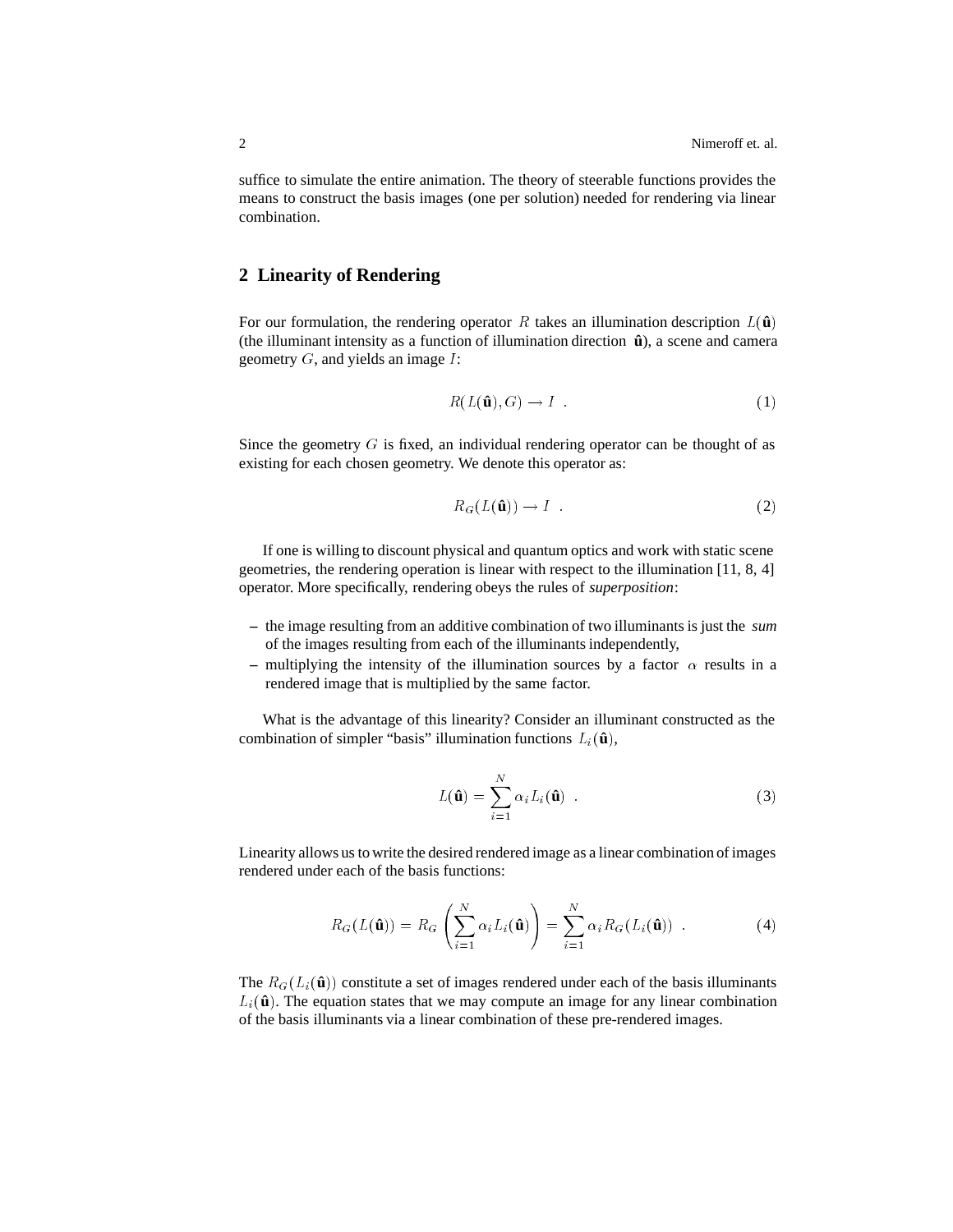# **3 Choosing the Illuminant Basis**

In order to make use of this property, we must select an appropriate *basis set* of illumination functions  $L_i(\hat{\mathbf{u}})$ . Some desirable properties for this set of functions are as follows:

- 1. The basis functions should be general enough to form any light source we desire (via linear combination).
- 2. The number of basis functions,  $N$ , should be small, since this corresponds to the number of basis images we must actually render.
- 3. For each illumination function that can be represented, we should also be able to compute (via linear combination) the same function rotated by any threedimensional rotation. In other words, the (linear) space of illumination functions that we represent should be *rotation-invariant*.

The first two of these properties have conflicting requirements: the smaller the number of basis functions, the less flexibility we have in the variety of representable illuminants. This is true of any sort of function expansion, such as Taylor or Fourier series approximations.

The last property is a more explicit and restricted version of the first property and is not necessary for linear combinations. Nevertheless, it is extremely useful in the case of sunlight illuminants, since the direction of the sun varies along a path on a sphere. This property places a strong constraint on the functions known as "steerability" [9]. A steerable function is one that can be written as a linear combination of rotated versions of itself. Freeman and Adelson [9] have developed a theory of such functions and demonstrated their use in two-dimensional image processing problems. For the purposes of the present paper, we will develop a set of steerable functions in three dimensions and demonstrate their use as illumination basis functions for the linear re-rendering problem.

## **3.1 Steerable Functions: Directional Cosine Example**

We begin by illustrating the idea of steerability using the simplest form of steerable function. Let  $c(\hat{\mathbf{u}}; \hat{\mathbf{s}})$  be defined as:

$$
c(\mathbf{\hat{u}};\mathbf{\hat{s}}) = \mathbf{\hat{u}} \cdot \mathbf{\hat{s}} \enspace ,
$$

where  $\hat{\mathbf{s}}$  and  $\hat{\mathbf{u}}$  are unit vectors in  $\mathbb{R}^3$  and () indicates an inner product. We consider  $c()$  as a function on the sphere parameterized by the unit vector  $\hat{u}$ , with  $\hat{s}$  a fixed direction vector. Clearly, the function computes the cosine of the angle between a point on the sphere and the fixed direction **sˆ**. We therefore refer to this as a *directional cosine* function.

We can expand the equation as:

$$
c(\hat{\mathbf{u}}; \hat{\mathbf{s}}) = s_x(\hat{\mathbf{u}} \cdot \hat{\mathbf{e}}_x) + s_y(\hat{\mathbf{u}} \cdot \hat{\mathbf{e}}_y) + s_z(\hat{\mathbf{u}} \cdot \hat{\mathbf{e}}_z)
$$
  
=  $s_x c(\hat{\mathbf{u}}; \hat{\mathbf{e}}_x) + s_y c(\hat{\mathbf{u}}; \hat{\mathbf{e}}_y) + s_z c(\hat{\mathbf{u}}; \hat{\mathbf{e}}_z)$  (5)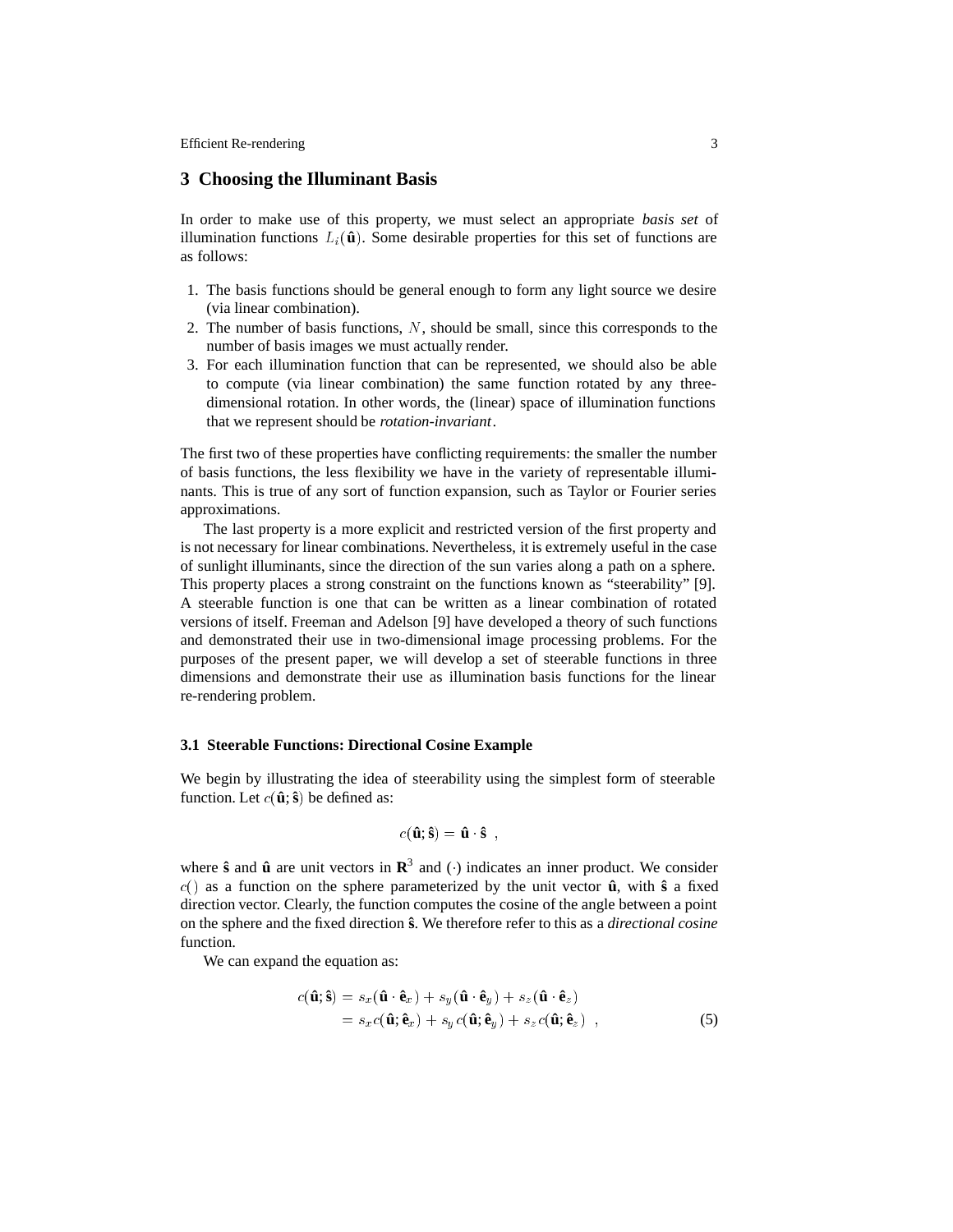where the  $\hat{\mathbf{e}}_*$  are the unit vectors corresponding to the three Euclidean coordinate axes, and  $s_*$  are the components of  $\hat{\mathbf{s}}$ . We have written the directional cosine function in direction  $\hat{\mathbf{s}}$  as *a linear combination of directional cosines* along the three coordinate axes. That is, we can compute *any* rotated version of this function via linear combinations of a *fixed set* of rotated copies. We say that the set of three functions,  $c(\hat{\mathbf{u}}; \hat{\mathbf{e}})$ , constitute a *steerable basis set*.

Of course, there is nothing particularly special about the coordinate axis directions  $\{\hat{\mathbf{e}}_x, \hat{\mathbf{e}}_y, \hat{\mathbf{e}}_z\}$ . We could choose *any* three non-coplanar directions,  $\{\hat{\mathbf{s}}_1, \hat{\mathbf{s}}_2, \hat{\mathbf{s}}_3\}$ , and still perform this computation. The easiest way to see this is by working from (5). We can write  $c(\hat{\mathbf{u}}; \hat{\mathbf{s}}_i)$  for each i in terms of the axis cosine functions:

$$
c(\mathbf{\hat{u}}; \mathbf{\hat{s}}_i) = s_{i,x}c(\mathbf{\hat{u}}; \mathbf{\hat{e}}_x) + s_{i,y}c(\mathbf{\hat{u}}; \mathbf{\hat{e}}_y) + s_{i,z}c(\mathbf{\hat{u}}; \mathbf{\hat{e}}_z)
$$

This is a set of three linear equations, which we can write in matrix form as:

$$
\begin{pmatrix} c(\mathbf{\hat{u}}; \mathbf{\hat{s}}_1) \\ c(\mathbf{\hat{u}}; \mathbf{\hat{s}}_2) \\ c(\mathbf{\hat{u}}; \mathbf{\hat{s}}_3) \end{pmatrix} = \mathbf{M}_3 \begin{pmatrix} c(\mathbf{\hat{u}}; \mathbf{\hat{e}}_x) \\ c(\mathbf{\hat{u}}; \mathbf{\hat{e}}_y) \\ c(\mathbf{\hat{u}}; \mathbf{\hat{e}}_z) \end{pmatrix} ,
$$

where  $M_3$  is a 3  $\times$  3 matrix containing the vectors  $\hat{\mathbf{s}}_i$  as its rows.

If the three vectors  $\hat{\mathbf{s}}_i$  are non-coplanar, they span  $\mathbb{R}^3$ , and we can invert the matrix  $M_3$  to solve for the axis cosines:

$$
\begin{pmatrix} c(\mathbf{\hat{u}};\mathbf{\hat{e}}_x) \\ c(\mathbf{\hat{u}};\mathbf{\hat{e}}_y) \\ c(\mathbf{\hat{u}};\mathbf{\hat{e}}_z) \end{pmatrix} = \mathbf{M}_3^{-1} \begin{pmatrix} c(\mathbf{\hat{u}};\mathbf{\hat{s}}_1) \\ c(\mathbf{\hat{u}};\mathbf{\hat{s}}_2) \\ c(\mathbf{\hat{u}};\mathbf{\hat{s}}_3) \end{pmatrix} .
$$

Given the axis cosines, we can compute *any* directional cosine function via (5):

$$
c(\mathbf{\hat{u}}; \mathbf{\hat{s}}) = \mathbf{\hat{s}}^T \mathbf{M}_3^{-1} \begin{pmatrix} c(\mathbf{\hat{u}}; \mathbf{\hat{s}}_1) \\ c(\mathbf{\hat{u}}; \mathbf{\hat{s}}_2) \\ c(\mathbf{\hat{u}}; \mathbf{\hat{s}}_3) \end{pmatrix} .
$$

Thus, we have an expression for computing the directional cosine in any direction **sˆ** from the cosines in three fixed but arbitrary non-coplanar directions,  $\hat{\mathbf{s}}_i$ .

#### **3.2 Directional Cosine Polynomials**

The steerable basis we have derived is not yet suitable as an illuminant basis, since the functions take on both positive and negative values. We can form a simple steerable illuminant basis by simply adding unity to these:

$$
L(\hat{\mathbf{u}}; \hat{\mathbf{s}}) = 1 + c(\hat{\mathbf{u}}; \hat{\mathbf{s}})
$$
  
= 1 + s<sub>x</sub>c(\hat{\mathbf{u}}; \hat{\mathbf{e}}\_x) + s\_y c(\hat{\mathbf{u}}; \hat{\mathbf{e}}\_y) + s\_z c(\hat{\mathbf{u}}; \hat{\mathbf{e}}\_z) .

The function <sup>L</sup> is written as a sum of *four* terms. This equation is still not in a steerable form, but we can write it steerably using the same trick as before. We choose four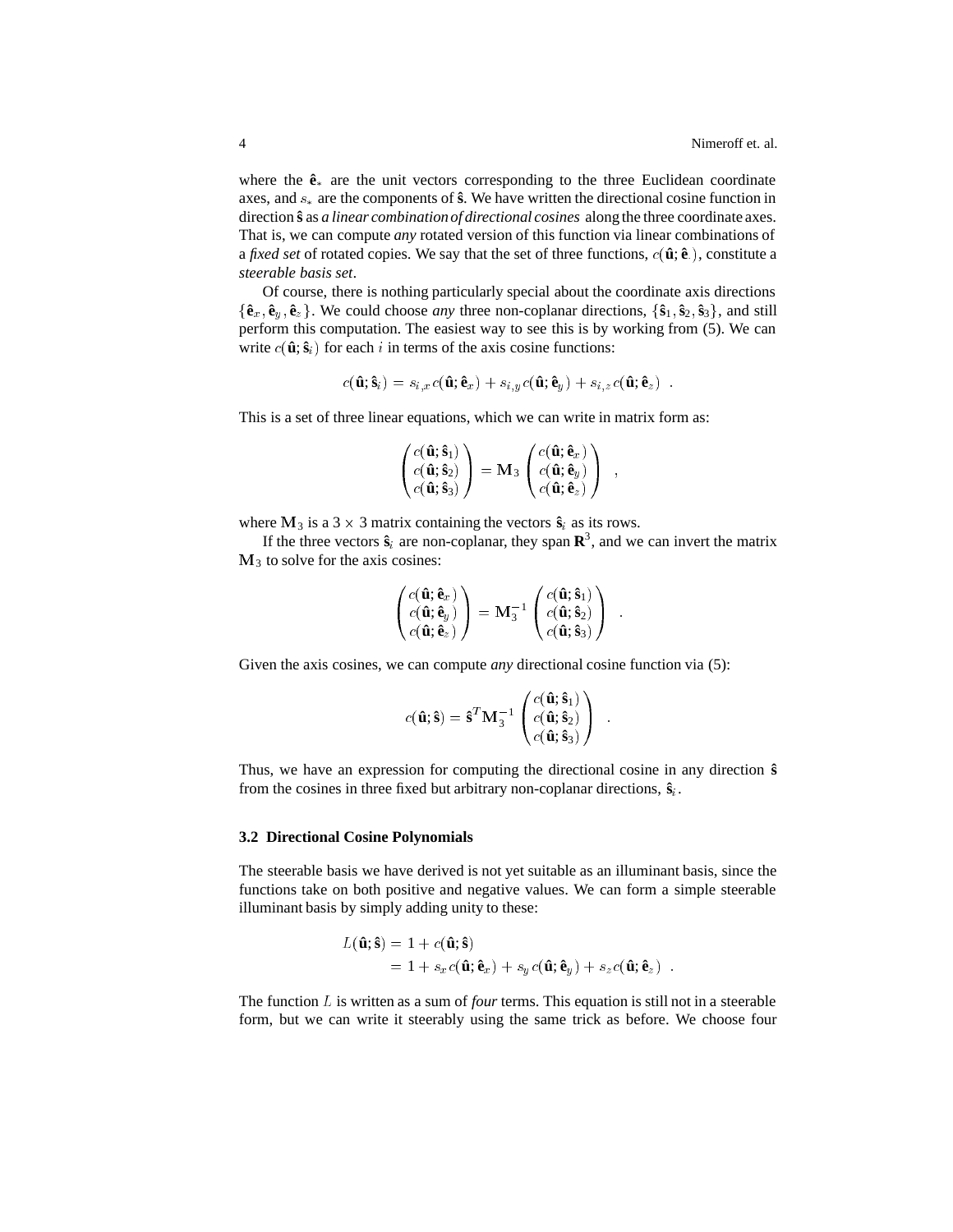arbitrary non-coplanar unit vectors  $\{\hat{\mathbf{s}}_1, \hat{\mathbf{s}}_2, \hat{\mathbf{s}}_3, \hat{\mathbf{s}}_4\}$ , write four linear equations for L in each of these directions, and invert this to get:

$$
L(\hat{\mathbf{u}};\hat{\mathbf{s}}) = \begin{pmatrix} 1 \\ s_x \\ s_y \\ s_z \end{pmatrix}^T \mathbf{M}_4^{-1} \begin{pmatrix} L(\hat{\mathbf{u}};\hat{\mathbf{s}}_1) \\ L(\hat{\mathbf{u}};\hat{\mathbf{s}}_2) \\ L(\hat{\mathbf{u}};\hat{\mathbf{s}}_3) \\ L(\hat{\mathbf{u}};\hat{\mathbf{s}}_4) \end{pmatrix} ,
$$
 (6)

where  $M_4$  is now the matrix:

$$
\mathbf{M}_4 = \begin{pmatrix} 1 & s_{1,x} & s_{1,y} & s_{1,z} \\ 1 & s_{2,x} & s_{2,y} & s_{2,z} \\ 1 & s_{3,x} & s_{3,y} & s_{3,z} \\ 1 & s_{4,x} & s_{4,y} & s_{4,z} \end{pmatrix} \enspace .
$$

The directional cosine functions described thus far are quite broad in their extent: the magnitude of each function is significant over a large fraction of the sphere. When used for purposes of scene illumination, these functions may be too diffuse. How can we build narrower illuminants? One simple generalization can be achieved by considering polynomials of directional cosine functions.

Consider a general second order polynomial of the directional cosine function defined in (5):

$$
f(\hat{\mathbf{u}}; \hat{\mathbf{s}}) = a_0 + a_1(\hat{\mathbf{u}} \cdot \hat{\mathbf{s}}) + a_2(\hat{\mathbf{u}} \cdot \hat{\mathbf{s}})^2
$$
  
=  $a_0$   
+  $a_1[s_x u_x + s_y u_y + s_z u_z]$   
+  $a_2[s_x^2(u_x^2) + 2s_x s_y(u_x u_y) + 2s_x s_z(u_x u_z)$   
+  $s_y^2(u_y^2) + 2s_y s_z(u_y u_z) + s_z^2(u_z^2)]$  (7)

As in the previous section, this equation may be placed in steerable form by considering a set of 9 direction vectors  $\{\hat{\mathbf{s}}_i | i \in [1, 9]\}$ :

$$
f(\hat{\mathbf{u}};\hat{\mathbf{s}}) = \begin{pmatrix} 1 \\ s_x \\ s_y \\ s_z \\ s_z \\ s_x s_y \\ s_x s_z \\ s_y s_z \\ s_y s_z \\ s_y s_z \\ s_z^2 \end{pmatrix} \mathbf{M}_{9}^{\#} \begin{pmatrix} f(\hat{\mathbf{u}};\hat{\mathbf{s}}_1) \\ f(\hat{\mathbf{u}};\hat{\mathbf{s}}_2) \\ f(\hat{\mathbf{u}};\hat{\mathbf{s}}_3) \\ f(\hat{\mathbf{u}};\hat{\mathbf{s}}_4) \\ f(\hat{\mathbf{u}};\hat{\mathbf{s}}_5) \\ f(\hat{\mathbf{u}};\hat{\mathbf{s}}_6) \\ f(\hat{\mathbf{u}};\hat{\mathbf{s}}_7) \\ f(\hat{\mathbf{u}};\hat{\mathbf{s}}_8) \\ f(\hat{\mathbf{u}};\hat{\mathbf{s}}_8) \end{pmatrix} ,
$$

where the rows of the matrix  $M_9$  contain the combinations of the  $\hat{\mathbf{s}}_i$  found in each of the terms of (7). The symbol # indicates a least-squares pseudo-inverse operation. This is used in place of a standard matrix inverse: the matrix  $M_9$  is not of full rank because the functions  $f(\hat{\mathbf{u}}; \hat{\mathbf{s}}_i)$  do not span the full space of second order polynomials. Nevertheless, the interpolation of (7) is exact.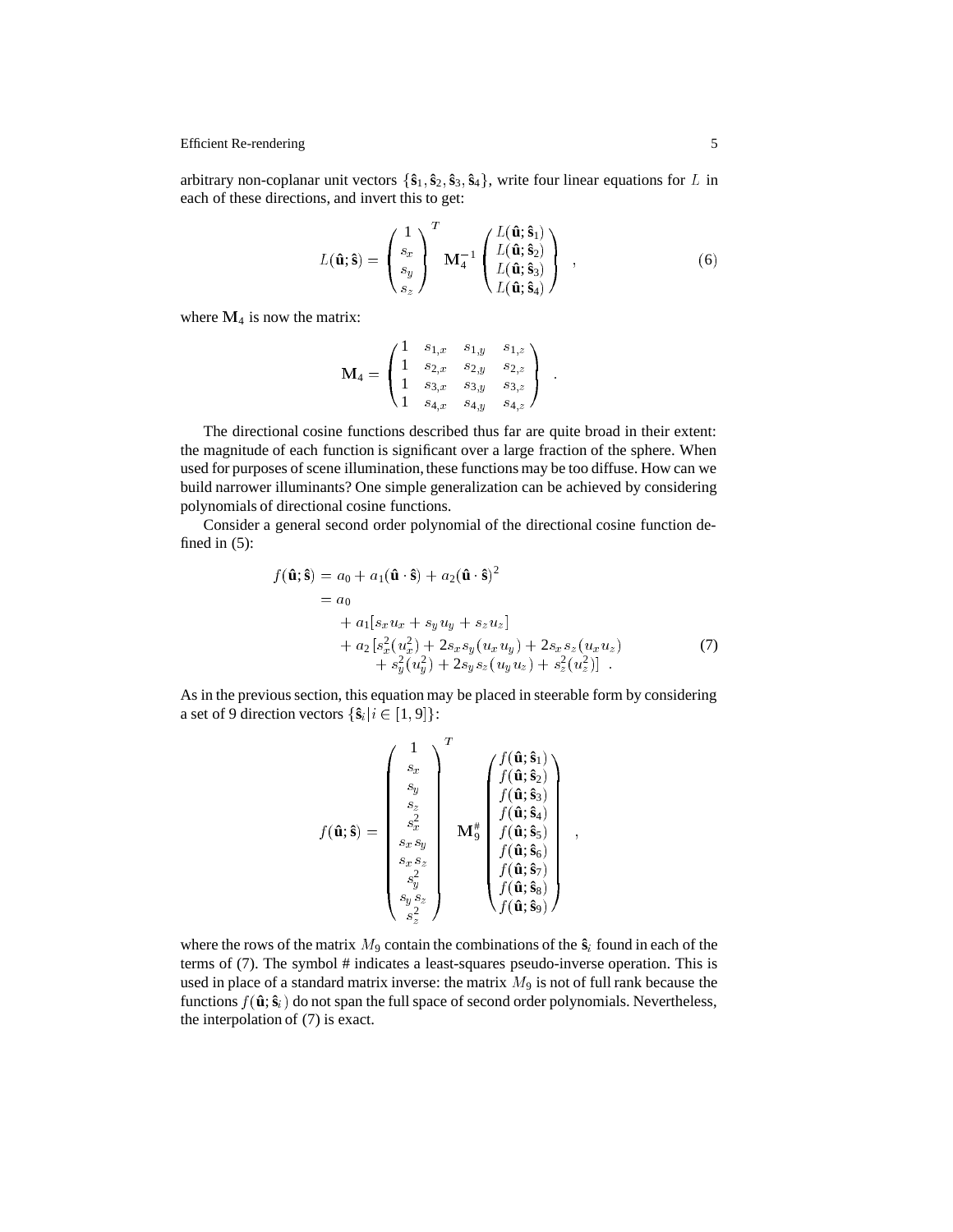The function  $f(\hat{\mathbf{u}}; \hat{\mathbf{s}})$  may be made narrower (through proper choice of the  $a_k$ ) than the first order polynomial of the previous section. But note that we have paid a price for this: we now require nine basis functions for steerability as opposed to four. This is a fundamental tradeoff in steerable basis sets: *a narrower steerable function requires a larger number of basis functions*. <sup>3</sup>

# **4 Bases for Natural Illumination**

In this section, we discuss the design of illuminant basis sets for approximating sunlight. We consider overcast skylight and clear skylight separately and then discuss general skylight.

### **4.1 Overcast Skylight**

Overcast skylight [6, 15] is the illuminationthat emanates from the sun but is completely absorbed and re-radiated by the atmosphere (clouds) before illuminating the scene. It is a function that describes an overcast/cloudy day. The function has a cosine falloff relative to a fixed point (zenith) but does not depend on the sun's position in the sky:

$$
L(\hat{\mathbf{u}}) = L_z(1 + 2(u_z))/3 \tag{8}
$$

where  $u_z$  is the z-component of  $\hat{\mathbf{u}}$ , and  $L_z$  is an overall illumination constant. Since the orientation of this function never changes, there is no need to construct a steerable basis for it.<sup>4</sup>



**Fig. 1.** Overcast skylight geometry

<sup>&</sup>lt;sup>3</sup> In two dimensions, this is simply a restatement of the Nyquist criterion for sampling of bandlimited signals [20].

 $4$  We could construct a basis of size 4 using (6).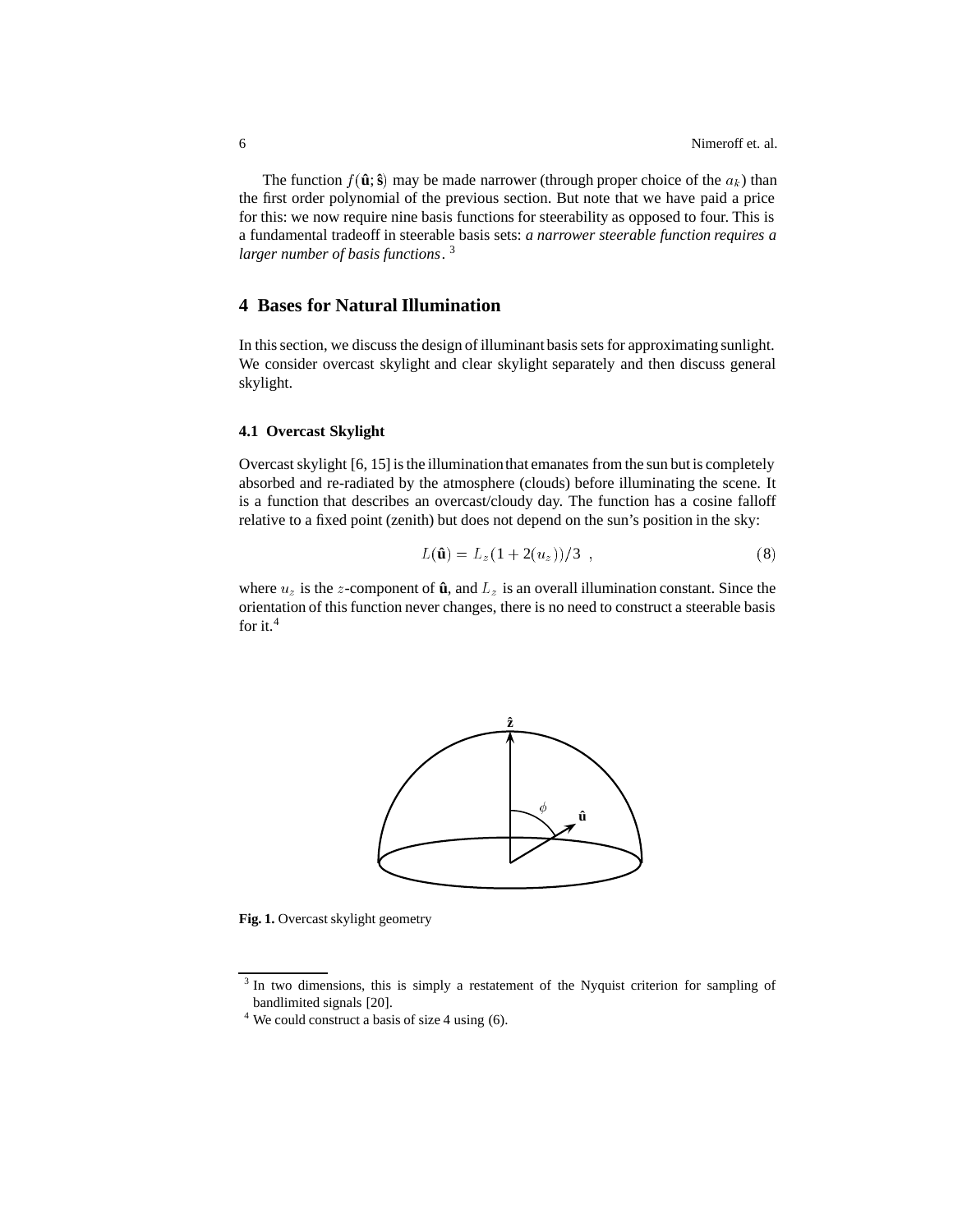

**Fig. 2.** Overcast skylight distribution

# **4.2 Clear Skylight**

Clear skylight [1, 15] describes the distribution of the sun's energy on a clear day. It is very complex and is dependent on the sun's position in the sky and on the direction relative to a fixed point (zenith):

$$
L(\mathbf{\hat{u}}; \mathbf{\hat{s}}) = L_z \frac{(0.91 + 10 \exp(-3 \arccos(\mathbf{\hat{u}} \cdot \mathbf{\hat{s}})) + 0.45(\mathbf{\hat{u}} \cdot \mathbf{\hat{s}})^2)(1 - \exp(-0.32/u_z))}{0.274(0.91 + 10 \exp(-3 \arccos(s_z)) + 0.45(s_z^2))},
$$
(9)

2

where  $\hat{\mathbf{s}}$  is the unit vector pointing to the sun.



**Fig. 3.** Clear skylight geometry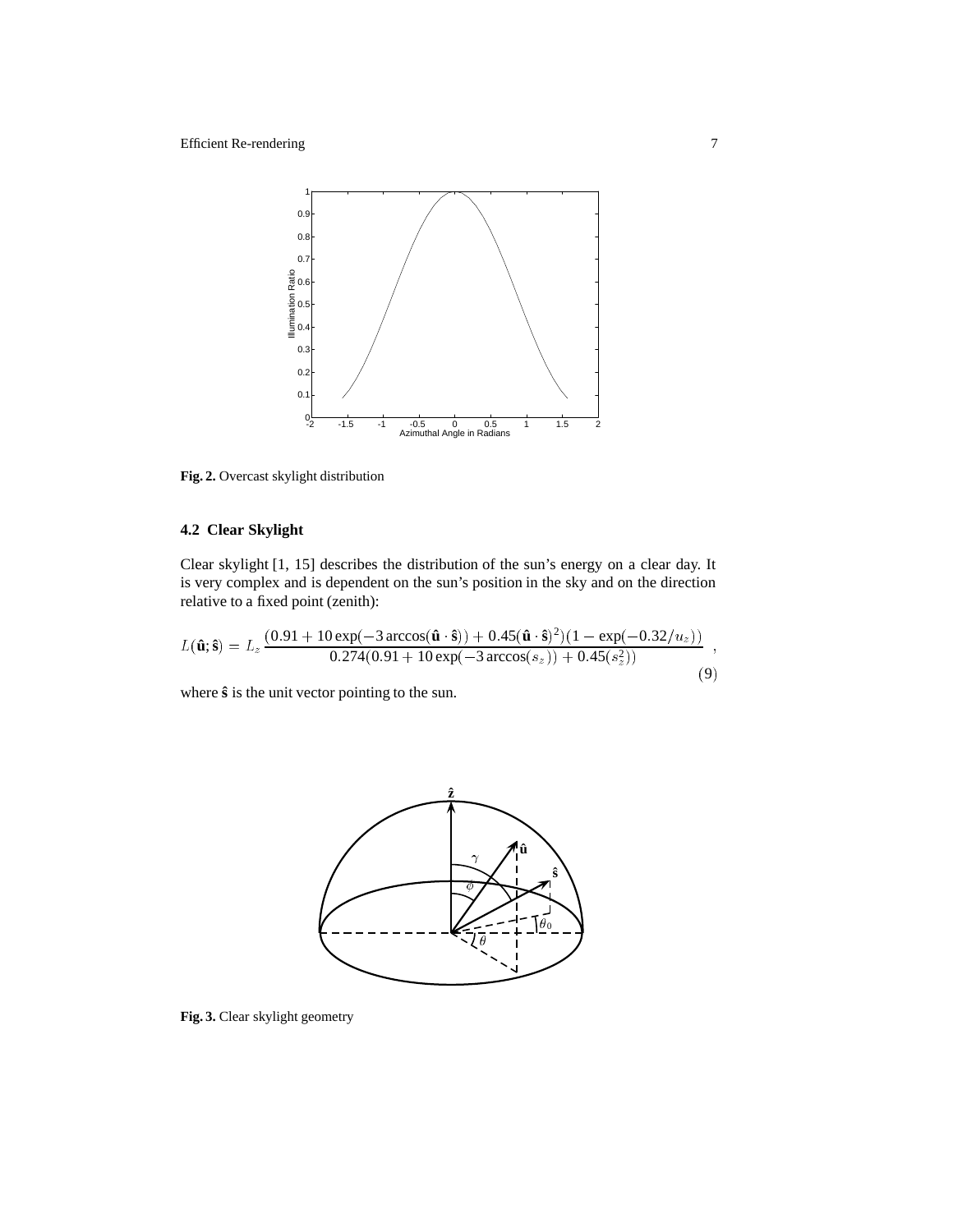

**Fig. 4.** Clear skylight distribution for sun at zenith

## **4.3 Steerable Sunlight Approximation**

In order to re-render naturally illuminated scenes via linear combinations of rendered images, a steerable approximation to the clear skylight function in (9) must be constructed. We rewrite the equation as:

$$
L(\mathbf{\hat{u}}; \mathbf{\hat{s}}) = \left[\frac{L_z}{0.274(0.91 + 10 \exp(-3 \arccos(s_z)) + 0.45(s_z^2))}\right]
$$

$$
\cdot \left[1 - \exp(-0.32/u_z)\right]
$$

$$
\cdot \left[0.91 + 10 \exp(-3 \arccos(\mathbf{\hat{u}} \cdot \mathbf{\hat{s}})) + 0.45(\mathbf{\hat{u}} \cdot \mathbf{\hat{s}})^2\right]
$$

$$
= L_1(\mathbf{\hat{s}}) \cdot L_2(\mathbf{\hat{u}}) \cdot L_3(\mathbf{\hat{u}} \cdot \mathbf{\hat{s}})
$$

In order to compute  $L(\hat{\mathbf{u}}; \hat{\mathbf{s}})$  from a set of illuminants  $L(\hat{\mathbf{u}}; \hat{\mathbf{s}}_i)$ , note that only  $L_3$  must be steerable.  $L_2$  is a function of  $\hat{u}$  only and does not affect the steerability.  $L_1$  is a function of **sˆ** only and acts as an illumination scaling constant. Therefore the steerable form of  $L(\hat{\mathbf{u}}; \hat{\mathbf{s}})$  may be written as:

Basis lights  

$$
L(\hat{\mathbf{u}};\hat{\mathbf{s}}) = L_1(\hat{\mathbf{s}}) \cdot \sum_i (\alpha_i(\hat{\mathbf{s}}) \cdot \overbrace{L_2(\hat{\mathbf{u}}) \cdot L_3(\hat{\mathbf{s}}_i \cdot \hat{\mathbf{u}})}^{\text{Basis lights}}) \quad . \tag{10}
$$

We must construct a steerable approximation to the function  $L_3$ . For purposes of this paper, we use a second order approximation:

$$
L_3(\hat{\mathbf{u}} \cdot \hat{\mathbf{s}}) = 0.91 + 10 \exp(-3 \arccos(\hat{\mathbf{u}} \cdot \hat{\mathbf{s}})) + 0.45(\hat{\mathbf{u}} \cdot \hat{\mathbf{s}})^2
$$
  
\n
$$
\approx 0.5012 + 1.9116(\hat{\mathbf{u}} \cdot \hat{\mathbf{s}}) + 3.3911(\hat{\mathbf{u}} \cdot \hat{\mathbf{s}})^2
$$
\n(11)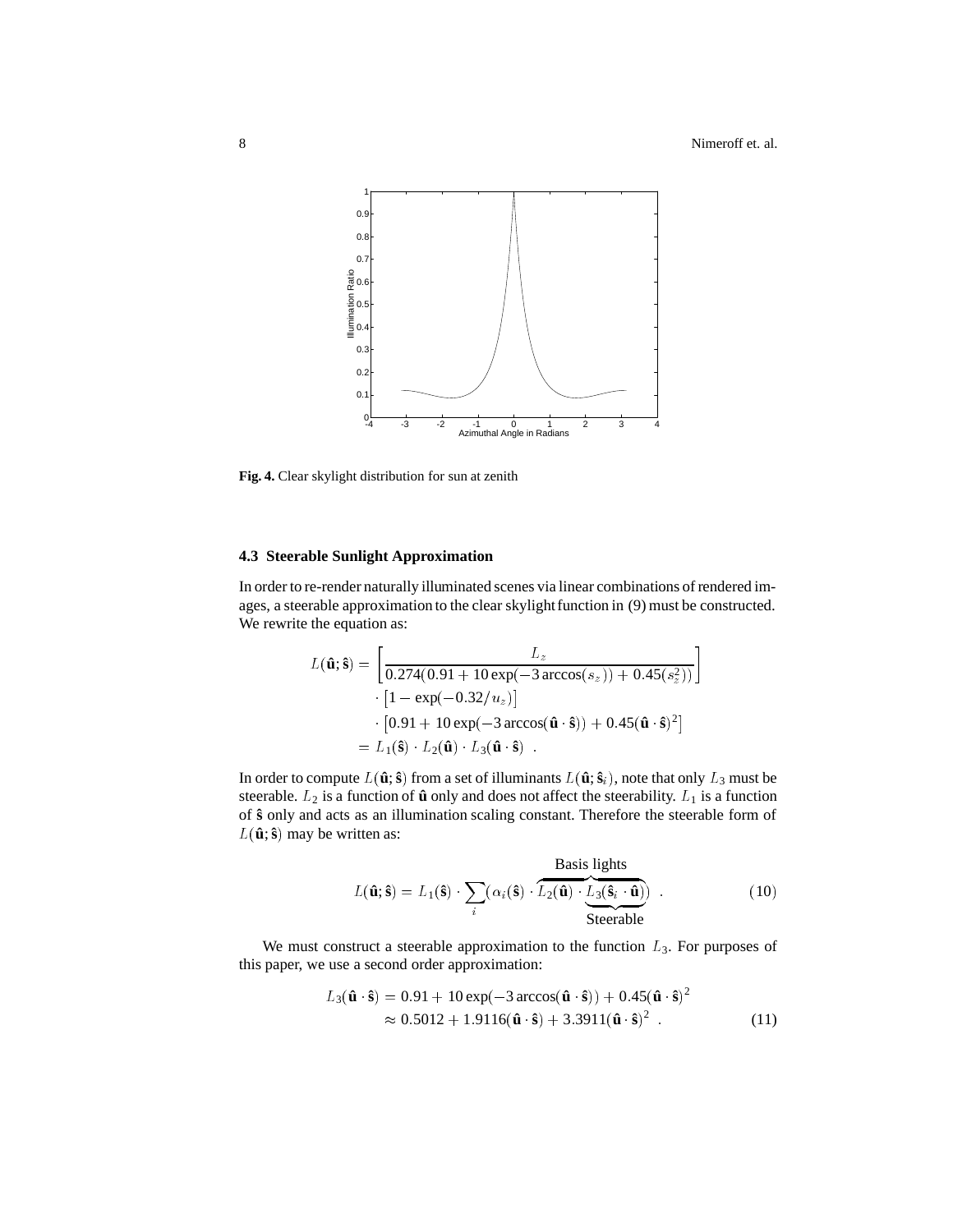

**Fig. 5.** Approximated clear skylight distribution at zenith

This steerable function requires a basis set of size ten. We note again that higher order polynomials would provide better approximations at the expense of a larger basis set requiring additional executions of the costly global illumination algorithm.

Using the linearity of the rendering operator and (10) we can write an expression for re-rendering an image for any sun direction **sˆ** from the images rendered under 9 different sun directions  $s_i$ :

$$
R_G(L(\mathbf{\hat{u}}; \mathbf{\hat{s}})) = L_1(\mathbf{\hat{s}}) \cdot \sum_i \alpha_i(\mathbf{\hat{s}}) \frac{R_G(L_2(\mathbf{\hat{u}}) \cdot L_3(\mathbf{\hat{s}}_i \cdot \mathbf{\hat{u}}))}{L_1(\mathbf{\hat{s}}_i)} \quad , \tag{12}
$$

where the  $\alpha_i$  are the components of:

$$
\begin{pmatrix} 1 & s_x & s_y & s_z & s_x^2 & s_x s_y & s_x s_z & s_y^2 & s_y s_z & s_z^2 \end{pmatrix} \mathbf{M}_9^{\#} \tag{13}
$$

#### **4.4 General Skylight**

As demonstrated above, a steerable approximation for an overcast day requires a firstorder expansion, while the clear day requires a second-order expansion. To generate an image for a partially overcast day, we have to gradually phase in the second order terms. This can be done by linearly interpolating between the two sets of coefficients.

Let b be a number in [0, 1] indicating the brightness of the day (1=sunny, 0=cloudy). Let

$$
v_0 = \begin{pmatrix} \beta_0 & 0 & 0 & \beta_1 & 0 & 0 & 0 & 0 & \beta_2 \end{pmatrix} ,
$$

and

$$
v_1(\hat{\mathbf{s}}) = (1 \ s_x \ s_y \ s_z \ s_x^2 \ s_x s_y \ s_x s_z \ s_y^2 \ s_y s_z \ s_z^2),
$$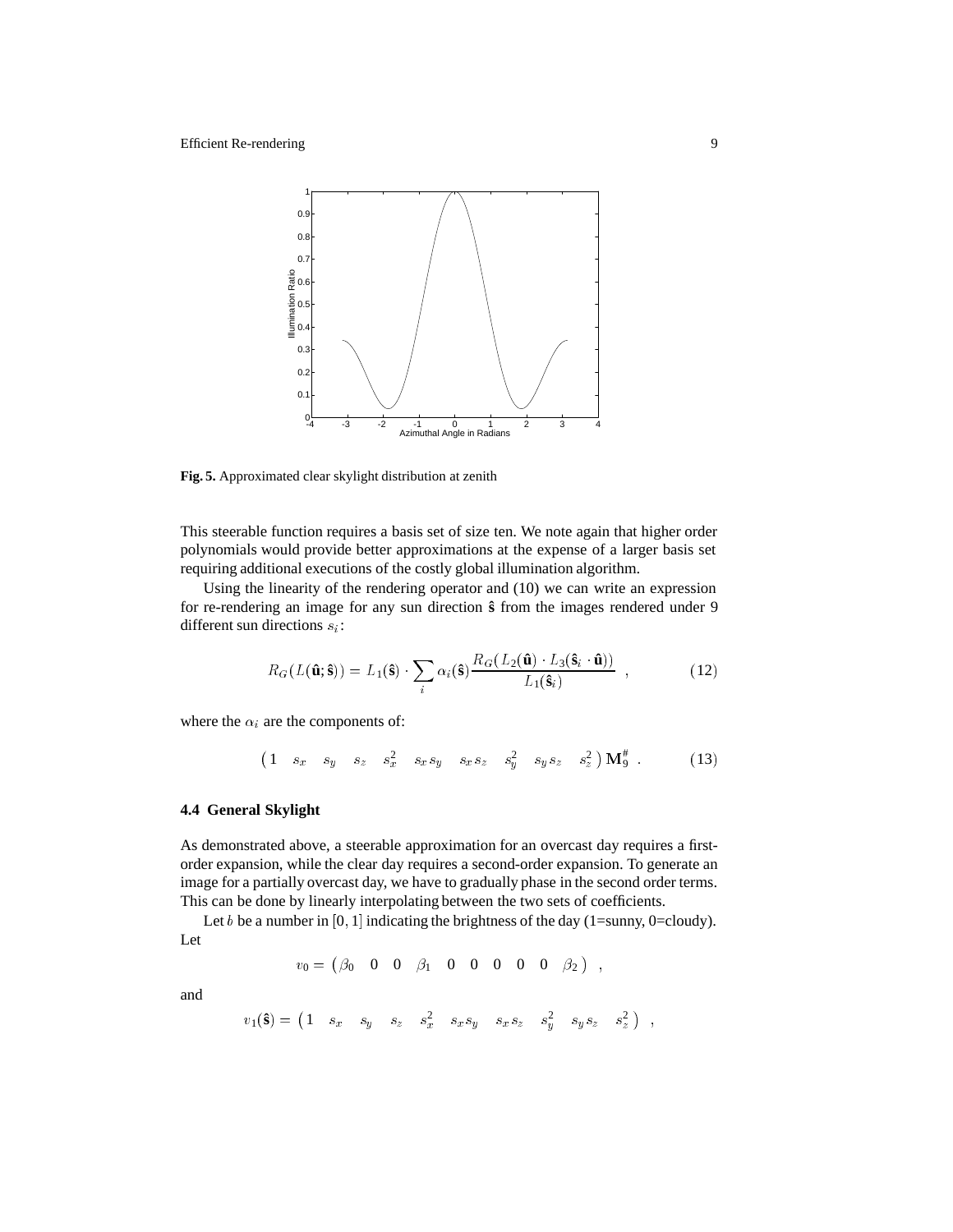where  $v_1(\hat{\mathbf{s}})$  is the interpolation vector for the clear skylight function with sun in direction  $\hat{\mathbf{s}}$ , and  $v_0$  is the interpolation vector that gives a least-squares best fit to the overcast skylight function (8). Then let

$$
v(\hat{\mathbf{s}},b)=(1-b)v_0+bv_1(\hat{\mathbf{s}}).
$$

The interpolation functions  $\alpha_i$  in (12) are the components of:

 $v({\bf \hat{s}},b) {\bf M}^{\#}.$ 

## **5 Implementation and Results**

Figure 6 provides an overview of our approach. There are two main components to the system: the pre-processing stage, which entails computing the basis images using a renderer, and the post-processing phase, which involves re-rendering the scene at a specific time of day under desired sky conditions (e.g. overcast or clear).



**Fig. 6.** Implementation architecture

Once the basis images have been computed, the scene can be quickly re-rendered based on a new sun position and desired sky conditions. This is accomplished by performing a linear combination of the basis images, given the coefficients for the sun direction and sky definition. Thus, a designer can see a variety of lighting configurations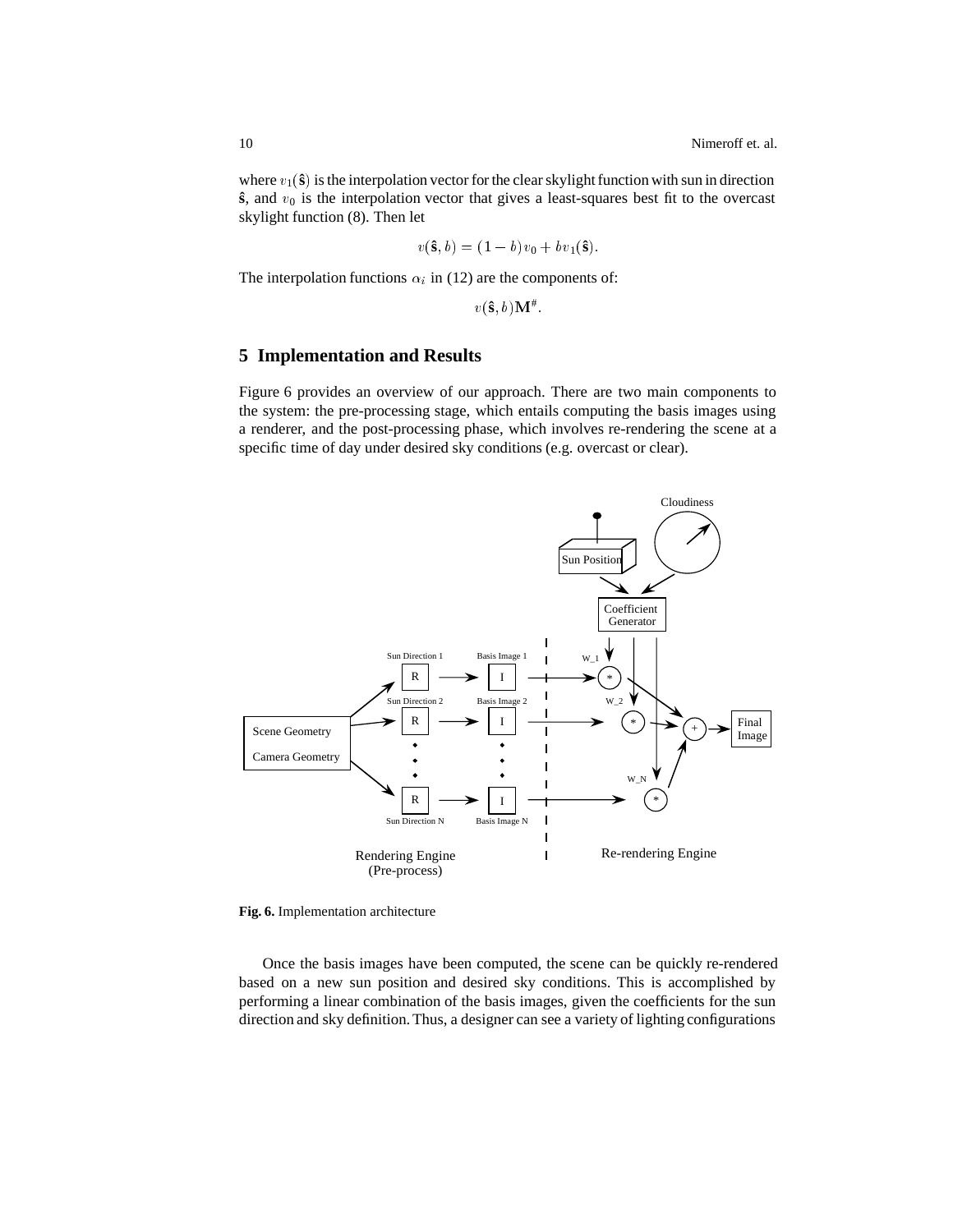throughout a typical day or observe an animation of these effects in the time required to combine the basis images together. That is, no calls to the costly global illumination operator are required for this interaction.

We used the illuminant approximation of  $(11)$  to generate our set of nine basis images for a sample architectural scene.

The set of  $\hat{\mathbf{s}}_i$  used were

| ŝı                   |     |                                  |
|----------------------|-----|----------------------------------|
| $\mathbf{\hat{s}}_2$ |     | $0.9102$ , $0.0000$ , $0.4142$ ) |
| $\mathbf{\hat{s}}_3$ |     | 0.000000009102004142)            |
| $\mathbf{\hat{s}}_4$ |     | $(-0.9102, 0.0000, 0.4142)$      |
| $\hat{\mathbf{s}}_5$ | $=$ | $(0.0000, -0.9102, 0.4142)$      |
| $\mathbf{\hat{s}}_6$ |     | $0.6436, 0.6436, -0.4142)$       |
| $\mathbf{\hat{s}}_7$ |     | $(-0.6436, 0.6436, -0.4142)$     |
| $\mathbf{\hat{s}}_8$ |     | $(-0.6436, -0.6436, -0.4142)$    |
| ŝq                   |     | $0.6436, -0.6436, -0.4142)$      |



**Fig. 7.** a) Rendered image; b) re-rendered image (linear combination of nine basis images)

For each sun position  $\hat{\mathbf{s}}_i$ , an image was rendered using a multi-pass global illumination algorithm. The renderer combines a progressive radiosity pass to simulate diffuse lighting effects and a stochastic ray-tracing pass to simulate specular effects. The rendering was performed on a 50 MHz SGI Crimson VGXT with 64 megabytes of RAM. Each 640 by 486 image took approximately one hour to complete with a nine hour total rendering/setup time. Once the initial nine hour rendering phase is performed, rerendering time becomes negligible (approximately one second per image, not including  $I/O$ ).

It is important to note that our rendering times are representative of a global illumination (progressive radiosity) simulation running to convergence. However, our re-rendering implementation does not require this. The basis images can be computed with virtually any rendering algorithm—affording the possibility to trade quality for time. For example, during the early design stages of a building design, one could use a local illumination model or a very coarse global illumination solution to minimize the time required to compute the basis images. Later, when greater precision is necessary,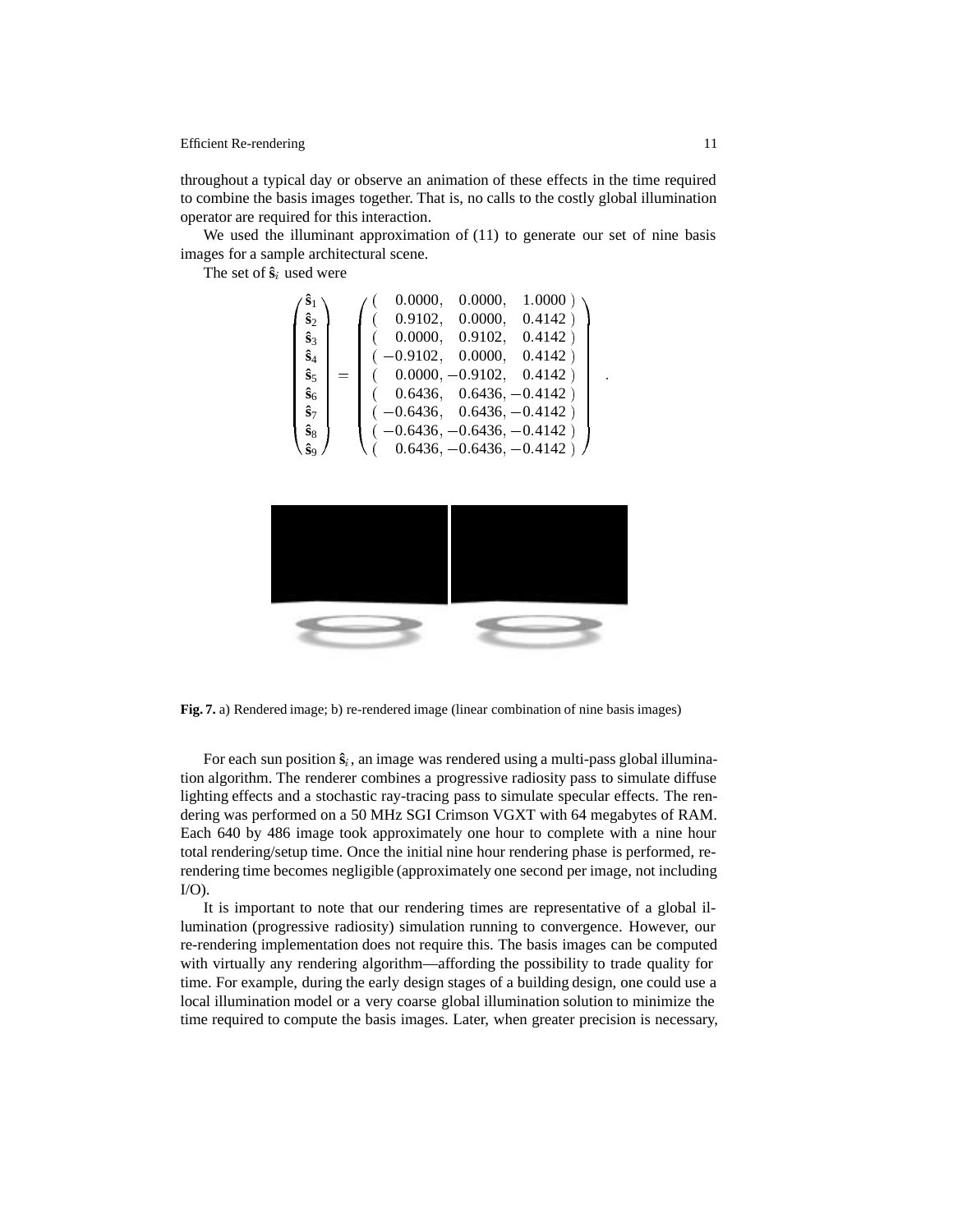## 12 Nimeroff et. al.



**Fig. 8.** Image rendered with CIE standard



**Fig. 9.** Image rendered with a steerable second order approximation



**Fig. 10.** Image rendered with a steerable fourth order approximation

more accurate images could be used. Also, we could use a larger number of basis images to get a more exact description of the daylight distribution function.

Figure 7 shows two images. The first is an image of a simple scene rendered with our sunlight model. The second has the sun at the same location as the first, but is a linear combination of the basis images for the scene. The RMS error calculated on these two images is negligable  $(> 0.008)$ .

Figures 8-10 shows three images. The first is an image of a simple scene rendered with the CIE standard clear day function. The second image uses our second order approximation to the CIE standard and the third uses a fourth order approximation. As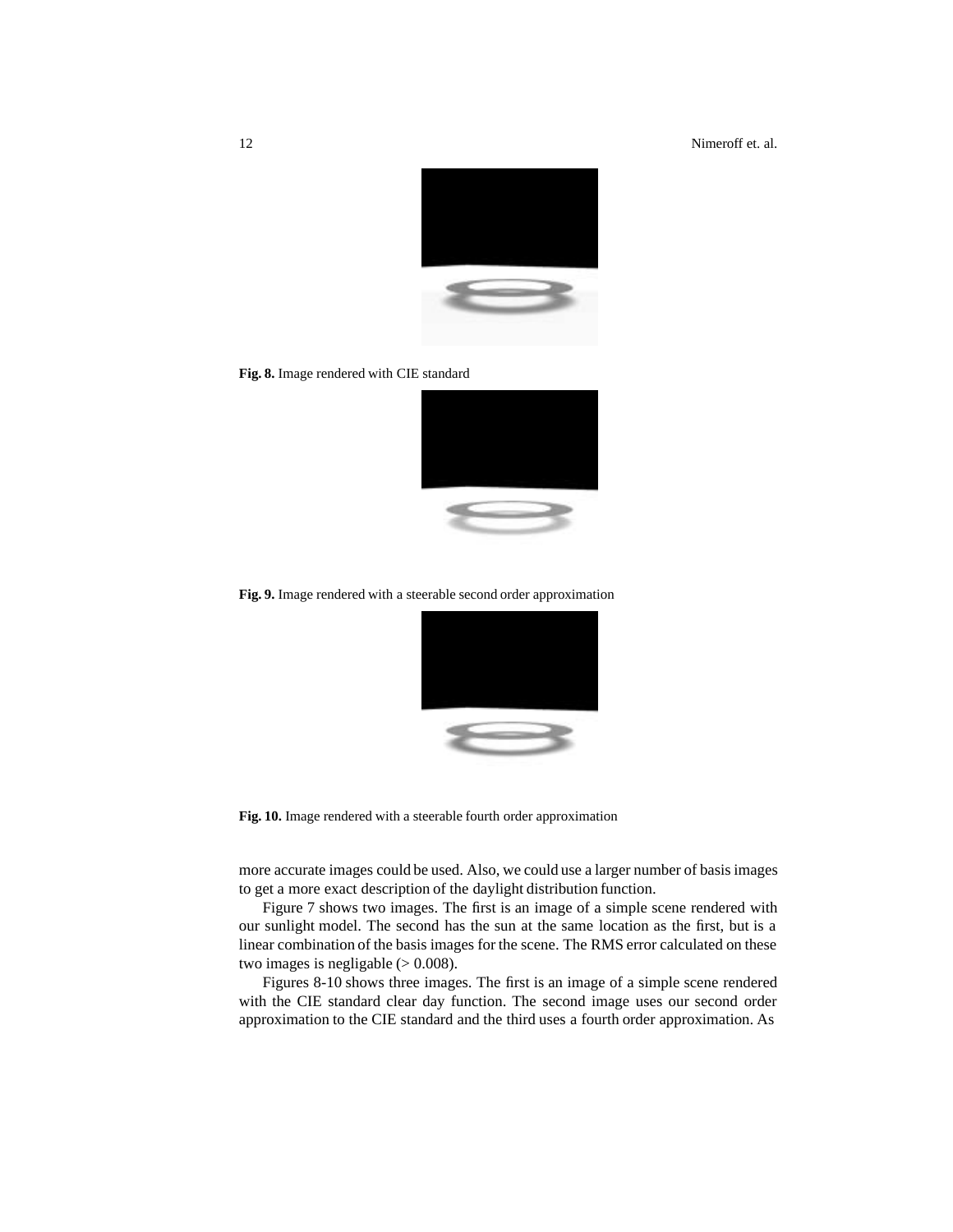

**Fig. 11.** Sun from 7:00am through 11:45am in 15 minute increments. Each of these 20 images is computed via linear combination of the 9 basis images.

we increase the order of our approximation we can more closely match the CIE standard function. In the limit, our approximation is exact.

Color plates 1-4 (see color section) show four images. The first two are basis images (actually rendered). The third is a sunny-day image (computed via linear combination) with the sun position between that of the two basis images. The fourth is a cloudy-day image also computed via linear combination.

Figure 11 shows a sequence of twenty images corresponding to a sequence of sun positions during the course of a day. This is the prototypical example for showing the benefit of our approach. Once the small number of basis images are computed, obtaining a rendering of the environment with a new sun position and sky description is reduced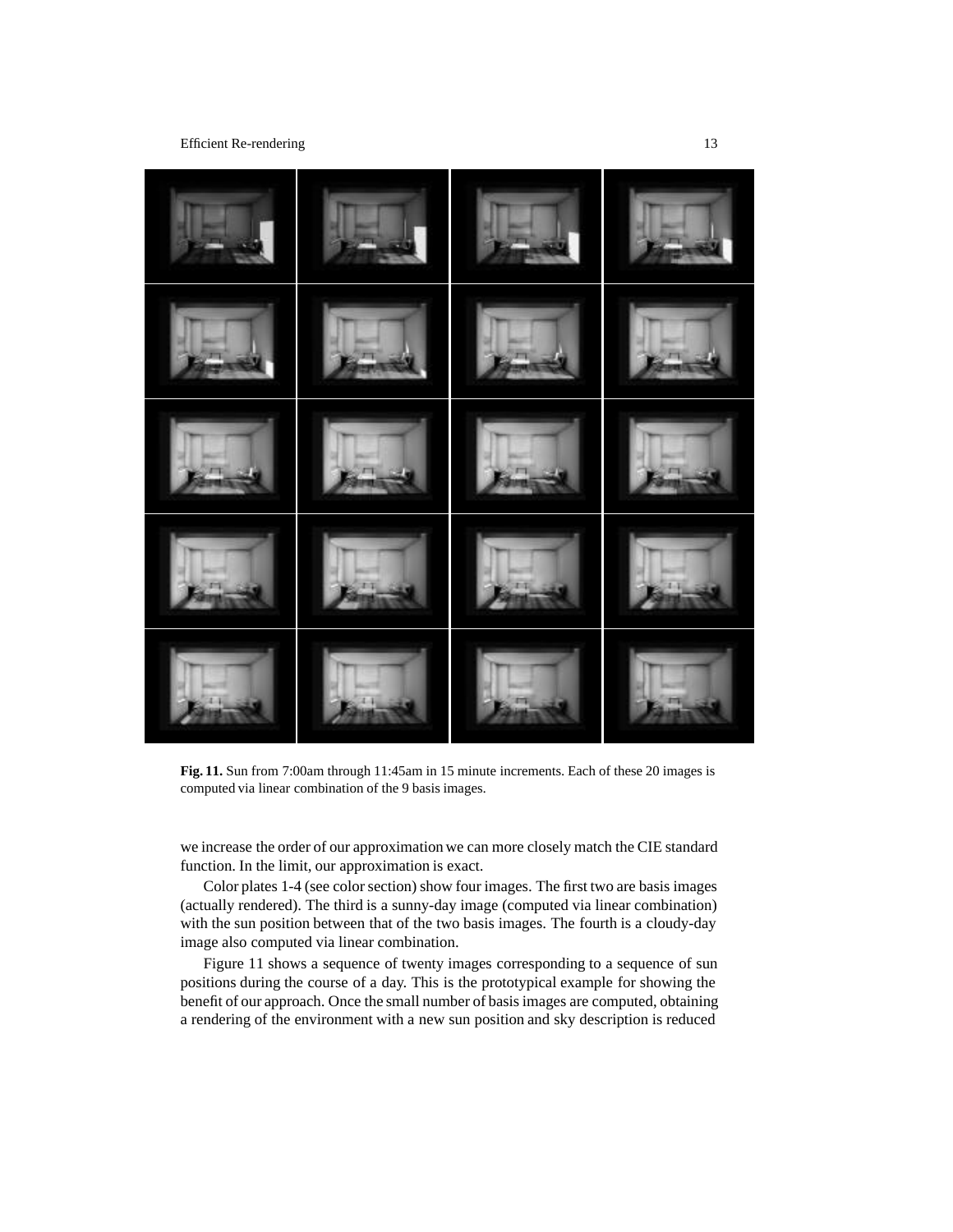to a fast image combination step. Thus, the process is very interactive and alleviates many of the problems involved with constructing animations.

# **6 Discussion**

We have presented a method for the fast re-rendering of naturally illuminated scenes using linear combinations of pre-rendered images. The method requires a set of "basis" illumination functions. In general, this set is unconstrained, but we have imposed a constraint of steerability in order to guarantee that the set of representable illuminants is rotationally invariant. This constraint is particularly useful when modeling natural illumination functions.

Our method allows for an interactive edit-render cycle by eliminating calls to the renderer once the basis images have been computed. This provides the user with the ability to animate naturally illuminated scenes in a fraction of the time that it would require with conventional methods. The limitation of the method is that efficiency requires broad extended illuminants. Narrower illuminants require a larger basis set and consequently more pre-rendering computation.

Several interesting research directions remain. First, for most environments, constructing the approximation of sunlight over the entire sphere is not necessary. Interiors are rarely exposed to sunlight from all directions as they often contain a limited number of openings. Additional work is necessary to quantify the relationship between basis size, basis quality, and spatial coverage. Second, we would like to take advantage of common computation between the different renderings. Recomputing the geometric relationships between objects is unnecessary in a static environment. Third, the approach can extended to use the vertex radiosities as a basis set. This would allow images to be created on the fly for any camera position. Although certain aspects of our approach require further investigation, our preliminary results indicate that this method offers a promising solution to daylight simulation.

## **References**

- 1. CIE Techinical Committee 4.2. Standardization of luminance distribution on clear skies. CIE Publication No. 22, Commission International de L'Eclairaze, Paris, 1973.
- 2. John M. Airey, John H. Rohlf, and Frederick P. Brooks, Jr. Towards image realism with interactive update rates in complex virtual building environments. In *Computer Graphics (1990 Symposium on Interactive 3D Graphics)* , volume 24, pages 41–50, March 1990.
- 3. Chris Buckalew and Donald Fussell. Illumination networks: Fast realistic rendering with general reflectance functions. In *Computer Graphics (SIGGRAPH '89 Proceedings)* , volume 23, pages 89–98, July 1989.
- 4. I. W. Busbridge. *The Mathematics of Radiative Transfer*. Cambridge University Press, Bristol, 1960.
- 5. Shenchang Eric Chen. Incremental radiosity: An extension of progressive radiosity to an interactive image synthesis system. In *Computer Graphics (SIGGRAPH '90 Proceedings)* , volume 24, pages 135–144, August 1990.
- 6. IES Daylighting Committee. Recommended practice of daylighting. *Lighting Design and Application*, 9(2):45–58, 1979.